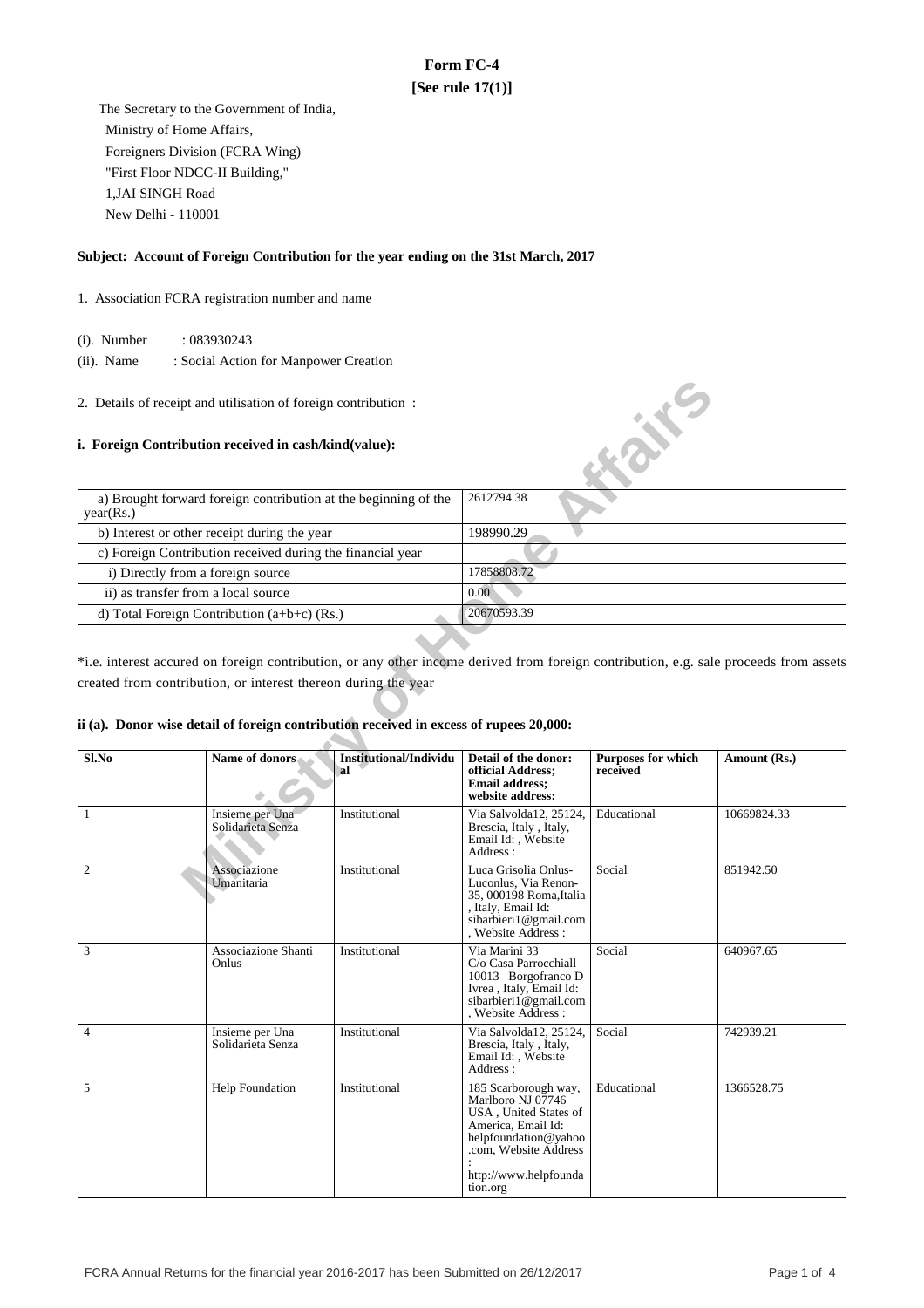| $\overline{\textbf{S}}$ l.No | Name of donors                                 | Institutional/Individu<br>al | Detail of the donor:<br>official Address;<br><b>Email address;</b><br>website address:                                                                                                                  | <b>Purposes for which</b><br>received | Amount (Rs.) |
|------------------------------|------------------------------------------------|------------------------------|---------------------------------------------------------------------------------------------------------------------------------------------------------------------------------------------------------|---------------------------------------|--------------|
| 6                            | Miracle Foundation                             | Institutional                | 1506 West Sixth<br>Street.Austin. TX<br>78703, India, Email Id:<br>, Website Address:<br>http://www.miraclefou<br>ndation.org                                                                           | Educational                           | 1141252.00   |
| $\tau$                       | <b>Insomniac Holdings</b><br>LLC               | Institutional                | USA, United States of<br>America, Email Id:,<br>Website Address:                                                                                                                                        | Educational                           | 202498.56    |
| 8                            | Give Foundation                                | Institutional                | U.S.A, United States<br>of America, Email Id:,<br>Website Address:<br>http://www.giveindia.o<br>rg                                                                                                      | Educational                           | 93142.60     |
| 9                            | Chaboo Nicoletta                               | Individual                   | Italy, Italy, Email Id:<br>nicole.chabod@alice.it,<br>Website Address:                                                                                                                                  | Educational                           | 70309.80     |
| 10                           | <b>CHRISTIANE</b><br><b>CARMINE</b>            | Individual                   | Switzerland,<br>Switzerland, Email Id:<br>ccarmine@bluewin.ch,<br>Website Address:                                                                                                                      | Educational                           | 66910.00     |
| 11                           | Neena Hemmady                                  | Individual                   | 726 S. Humphrey<br>Ave., Oak Park, IL<br>60304, USA, United<br>States of America,<br>Email Id: , Website<br>Address :                                                                                   | Educational                           | 32857.40     |
| 12                           | Auxilium India<br>Nelsolco Di Suorca           | Institutional                | Auxilium India - Onlus<br>via Carlini 15<br>20831 Seregno (MB)<br>Tel - 0362239431,<br>Italy, Email Id:<br>auxiliumindia.seregno<br>@gmail.com, Website<br>Address:<br>http://www.auxiliumin<br>dia.it  | Social                                | 187339.20    |
| 13                           | <b>ROTARY CLUB</b><br><b>BRESCIA SUD</b>       | Institutional                | Italy, Italy, Email Id:<br>rodondi@colzaniraglio<br>rodondi.it, Website<br>Address:                                                                                                                     | Social                                | 109303.65    |
| 14                           | Auxilium India<br>Nelsolco Di Suorca           | <b>Institutional</b>         | Auxilium India - Onlus<br>via Carlini 15<br>20831 Seregno (MB)<br>Tel - 0362239431,<br>Italy, Email Id:<br>auxiliumindia.seregno<br>@gmail.com, Website<br>Address :<br>http://www.auxiliumin<br>dia.it | Educational                           | 602582.58    |
| 15                           | <b>FUNDACION ASHA</b><br><b>KIRAN</b>          | Institutional                | Spain, Spain, Email Id:<br>cooperacion@asha-<br>kiran.org.es, Website<br>Address:                                                                                                                       | Educational                           | 463852.00    |
| 16                           | <b>Che Mme Danielle</b><br><b>Blin Bouvier</b> | Institutional                | Friend of SAMPARC,<br>Le Petit,<br>Chauvighy, 37310<br>Courcay, France,<br>France, Email Id:<br>bb.daniele@wanadoo.f<br>r. Website Address:                                                             | Educational                           | 394580.25    |
| 17                           | Lucia Monica Ramponi                           | Individual                   | Via Riccoboni 12-<br>40138 Bologna (Italy),<br>Italy, Email Id:<br>lucinamora@hotmail.c<br>om, Website Address:                                                                                         | Educational                           | 48293.60     |
| 18                           | Arpan Foundation                               | Institutional                | 556N, Diamond Bar<br>Blvd, Ste-201-<br>B, Diamond Bar, CA<br>91765, United States<br>of America, Email Id:,<br>Website Address:<br>http://www.arpanfound<br>ation.org                                   | Educational                           | 133220.00    |

(b). Cumulative purpose-wise amount of all foreign contribution donation received :

| Sl.No          | <b>Purpose</b> | Amount      |
|----------------|----------------|-------------|
|                | Educational    | 15326316.51 |
| $\bigcap$<br>∼ | Social         | 2532492.21  |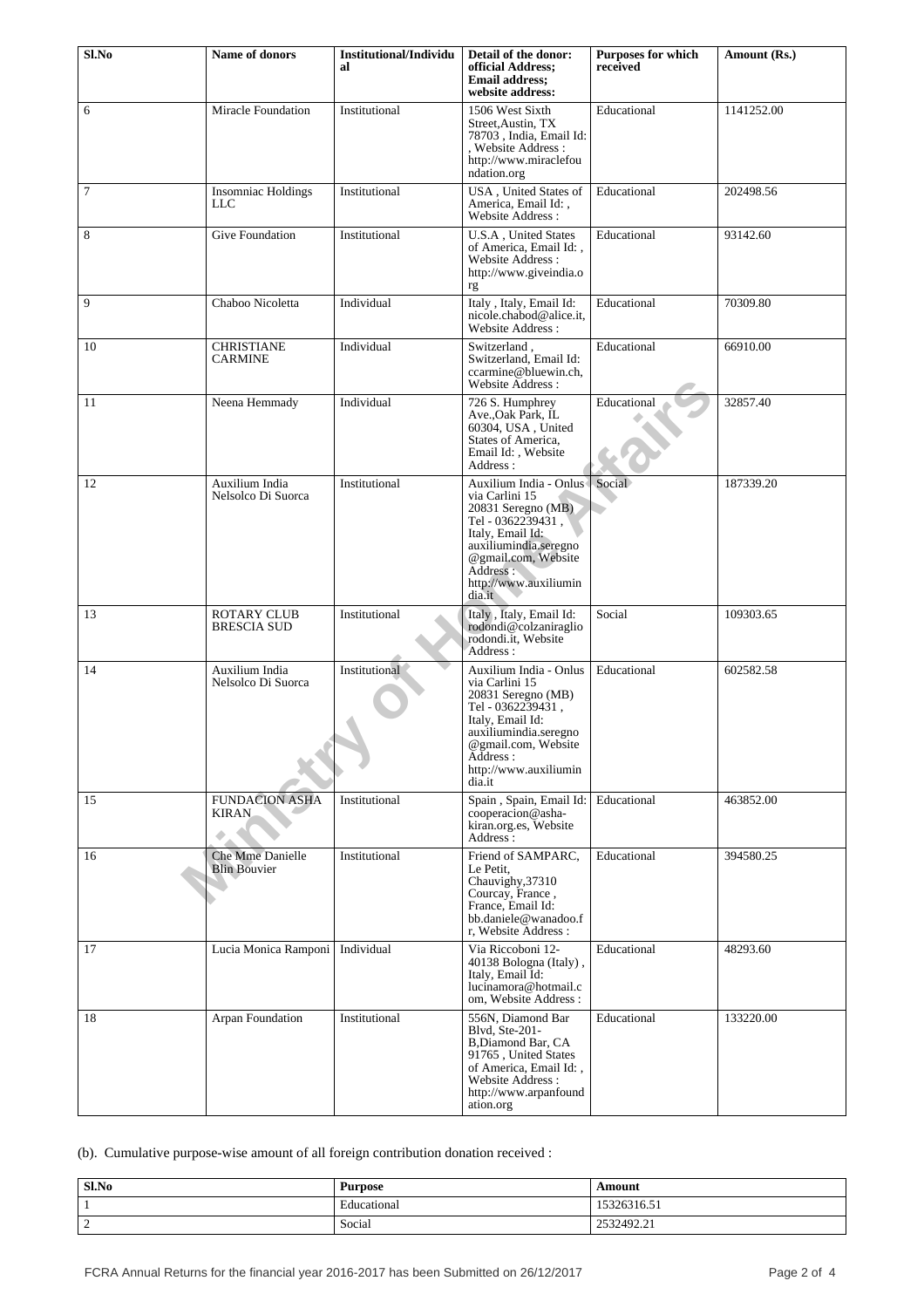#### **(iii). Details of Utilization of foreign contribution:**

| a. Total Utilization* for projects as per aims and<br>objectives of the association (Rs.) | 14345391.04 |
|-------------------------------------------------------------------------------------------|-------------|
| b. Total Administrative Exprenses as provided in Rule<br>5, FCRA 2011 (Rs.)               | 1514083.00  |
| c. Total invested in term deposits (Rs.)                                                  | 1806976.08  |
| Total Purchase of fresh assets (Rs.)                                                      | 484994.00   |
| Total utilization in the year(Rs.) $(a+b+c+d)$                                            | 16344468.04 |

\* It is affirmed that the utilisation of foreign contribution is not in contravention of the provisions contained in proviso to Sction 9(e) and Section 12(4)(f) of the Act which states that the acceptance of foreign contribution is not likely to affect prejudically.

(A) the soverignty and integrity of india; or.

(B) the security, strategic, scientific or echnomic interest of the state; or

| (C) the public interest; or                                                                                                   |                                                                                                                         |                                                                                                                                       |                    |                   |
|-------------------------------------------------------------------------------------------------------------------------------|-------------------------------------------------------------------------------------------------------------------------|---------------------------------------------------------------------------------------------------------------------------------------|--------------------|-------------------|
|                                                                                                                               | (D) freedom or fairness of election to any legistature; or                                                              |                                                                                                                                       |                    |                   |
|                                                                                                                               | (E) friendly relations with any foreign state; or                                                                       |                                                                                                                                       |                    |                   |
|                                                                                                                               | (F) harmony between religious, racial, social, lingusitic or relgional groups, castes or communities                    |                                                                                                                                       |                    |                   |
| iv. Balance of unutilized foreign contribution, in<br>cash/bank, at the end of the year(Rs.):                                 |                                                                                                                         | 4326125.35                                                                                                                            |                    |                   |
| v. Total number of foreigner working (salaried/in<br>honorary capacity.                                                       |                                                                                                                         | 0.00                                                                                                                                  |                    |                   |
|                                                                                                                               | 3. (a) Details of designated Fc bank account for receipt of Foreign Contribution (As on 31st March of the year ending): |                                                                                                                                       |                    |                   |
| Sl.No                                                                                                                         | <b>Name of Bank</b>                                                                                                     | <b>Branch Address</b> (With<br>pincode)                                                                                               | <b>IFSC Code</b>   | <b>Account No</b> |
| 1                                                                                                                             | I.D.B.I. Bank                                                                                                           | Talegaon Dabhade branch,<br>Namrata Commercial<br>Complex, Talegaon Dabhde,<br>Taluka- Maval, Dist.- Pune,<br>Pune, Maharashtra, Pune | <b>IBKL0000677</b> | XXXXXXXXXXX2498   |
| 3. (b) Details of all utilization bank accounts for utilization of Foregin Contribution (As on 31st March of the year ending) |                                                                                                                         |                                                                                                                                       |                    |                   |
| Sl.No                                                                                                                         | <b>Name of Bank</b>                                                                                                     | <b>Branch Address</b> (With<br>pincode)                                                                                               | <b>IFSC Code</b>   | <b>Account No</b> |

| S1.No          | <b>Name of Bank</b> | <b>Branch Address</b> (With<br>pincode)                                                                   | <b>IFSC Code</b> | <b>Account No</b> |
|----------------|---------------------|-----------------------------------------------------------------------------------------------------------|------------------|-------------------|
|                | Syndicate Bank      | Satya Kamal, Talegaon<br>Chakan Road, Talegaon<br>Dabhade, Pune,<br>Maharashtra, Pune                     | SYNB0005323      | XXXXXXXXXX0488    |
| $\overline{2}$ | Syndicate Bank      | Indralok Complex, Mumbai-<br>Pune Road, Lonavala, Pune,<br>Maharashtra, Pune                              | SYNB0005326      | XXXXXXXXXX6636    |
| 3              | Bank of Maharashtra | Dr. Sisodiya Bldg., Tilak<br>Road, Lonavala, Pune,<br>Maharashtra, Pune                                   | MAHB0000075      | XXXXXX8434        |
| $\overline{4}$ | Syndicate Bank      | Indralok Complex, Mumbai-<br>Pune Road, Lonavala, Pune,<br>Maharashtra, Pune                              | SYNB0005326      | XXXXXXXXXX0420    |
| 5              | Syndicate Bank      | Plot No. 240, Sector-12B.<br>Nahta Chembar,<br>Gandhidham, Kutchh,<br>Kutchh, Gujarat,<br>Kachchh (Kutch) | SYNB0007120      | XXXXXXXXXX1004    |
| 6              | Bank of Maharashtra | Raut Bldg., 140 Main Road,<br>Poynad, Tal. Alibag,<br>Poynad, Maharashtra,<br>Raigarh                     | MAHB0000251      | XXXXXXX9811       |